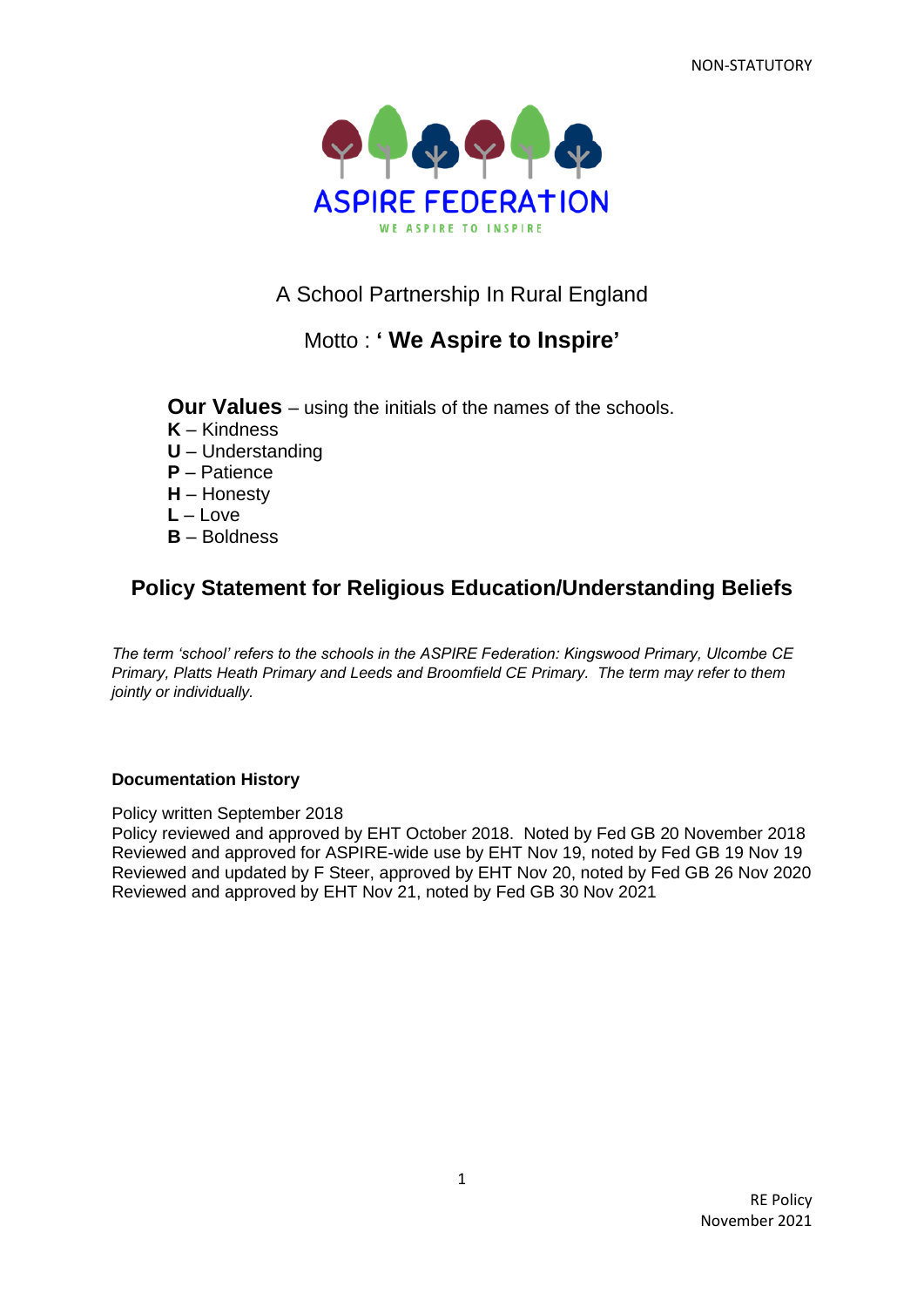At our two Church of England schools this policy will be delivered through strong links made to our Christian values:

## **Leeds and Broomfield Church of England Primary School**

*"As many hands build a house, so many hearts make a school."*

*(Matthew Ch 7 24-27)*

## **RESPECT RESILIENCE EMPATHY CURIOSITY HONESTY**

At Leeds and Broomfield we build strong foundations for the children, staff and all stakeholders to learn, flourish and fill their hearts with God's love. Everyone is important valued and needed to make Leeds and Broomfield grow. We give a quality all round education which develops the whole child; If the rain came, we would not fall down. Our school Christian Values support the development of the children and all within the school and local community. In the spirit of our vision and values all pupils are included, valued and respected. We support the pupils in talking about their feelings and giving them strategies in order to cope and survive in life today.

### **Ulcombe Church of England Primary School**

"*Unity and diversity in the body – one body, many members."*

*(Corinthians Ch 12 12-27)*

### **HOPE RESPECT ENDURANCE TRUST**

At Ulcombe Church of England Primary School endurance plays an important role in both our social learning and cultural ethos, where children aspire to be the best they can be. Diversity is the key to our curriculum and opportunities to progress and succeed both academically and as individuals are provided – many members working in unity with respect for each other. Hope is at the heart of our school community and is explicitly shown by both children and adults in our school, regardless of where the path of life leads them. Through God's love and trust each individual learns the skills important for them but also adds value to the community as a whole.

We are Ulcombe Church of England Primary School and each one of us is a part of it!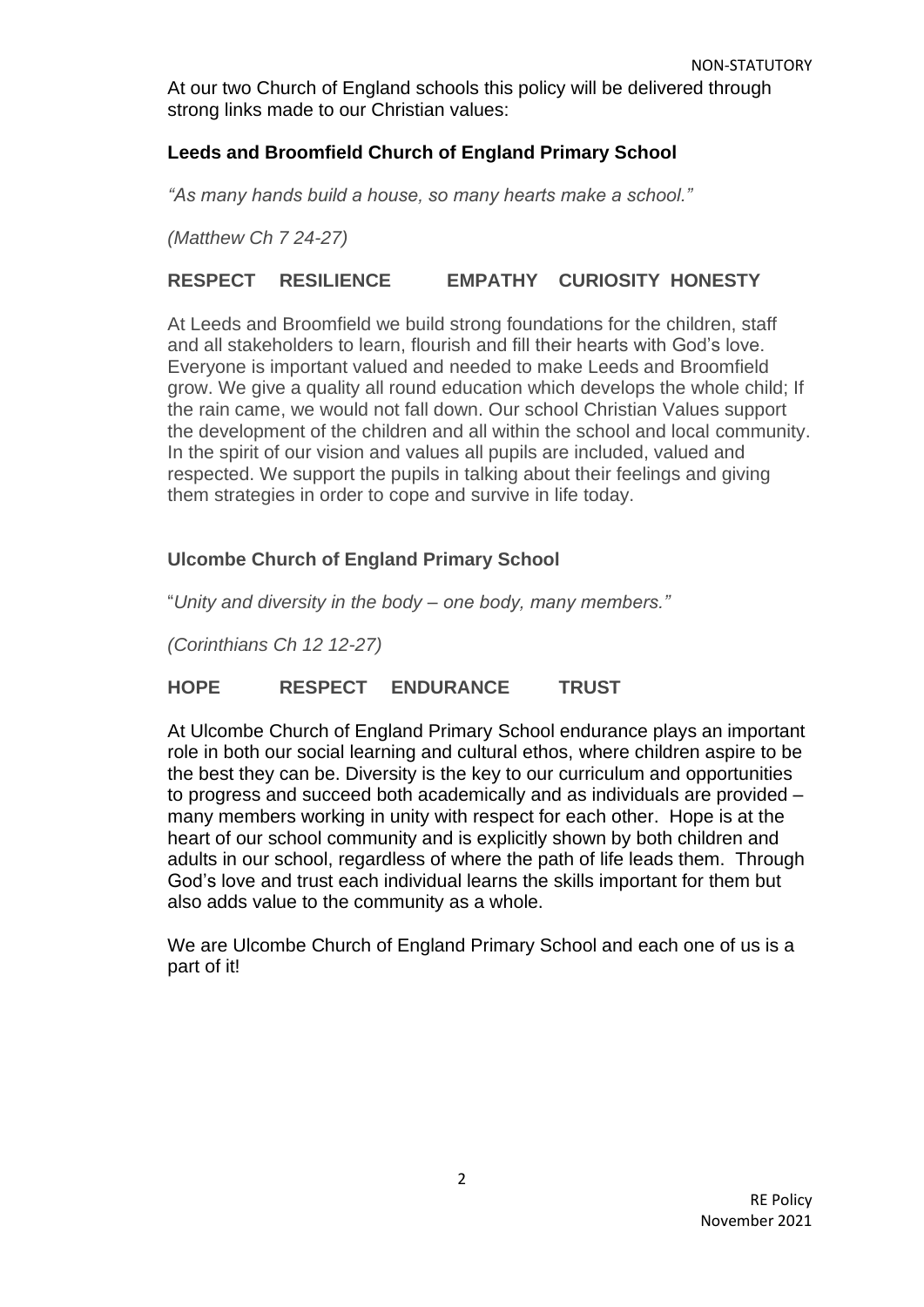### **Understanding Beliefs (RE)**

At Leeds and Broomfield and Ulcombe Church of England Primary Schools we have renamed the subject Religious Education to Understanding Beliefs. This was done through discussion with all stakeholders to reflect the historical negativity around the subject in our schools and to support each member of the community in recognising the importance of learning about others and what they believe. Pupils and staff felt that Understanding Beliefs name better reflected their feelings towards what they learnt and discussed in the lessons.

The Understanding Beliefs curriculum follows the Diocese suggested plans and meets statutory obligations set out in the Kent Agreed Syllabus.

Religious Education is lead across the Aspire Federation by Fiona Seer, who ensures that at both schools, Understanding Beliefs reflects the school's Christian vision and the Church of England Statement of Entitlement for RE to enable every child to develop their religious literacy through high quality, creative teaching and learning.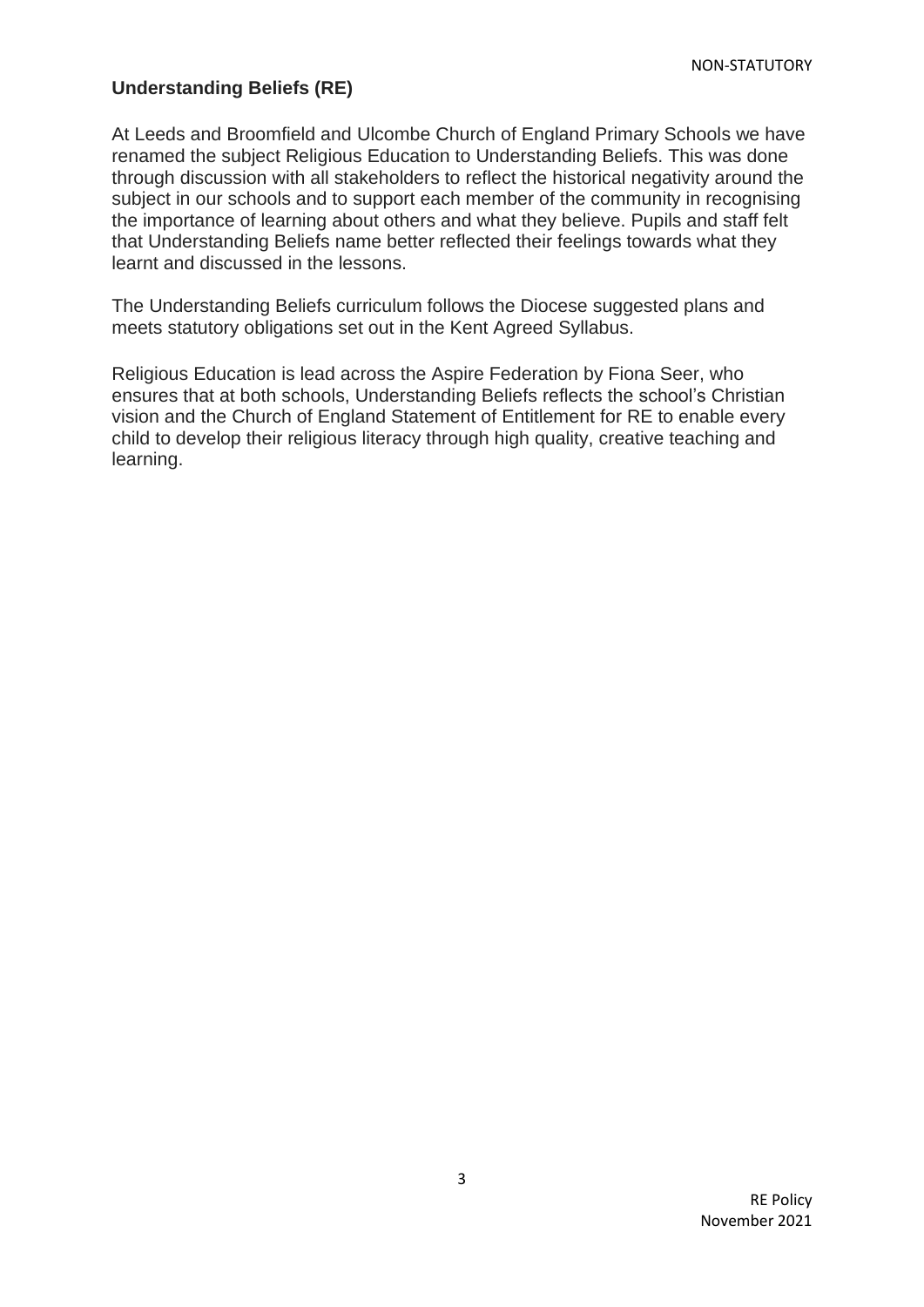Religious education should enable every child to flourish and to live life in all its fullness. It will help educate for dignity and respect encouraging all to live well together

(John 10:10).

## **This RE policy is written to support all four schools in the ASPIRE Federation.**

As of September 2019 this includes

- *Ulcombe Church of England Primary School*
- *Leeds and Broomfield Church of England Primary School*
- *Kingswood Community Primary School*
- *Platts Heath Community Primary School*

The policy will develop and embed RE teaching in all four schools. However aspects of the policy will focus on key elements of the requirements specifically for Church of England primary schools and the statement of entitlement where aspects may be more relevant for the two church schools within the federation.\*

The policy encompasses and reflects both the ASPIRE Mission statement alongside the individual Christian values for the two church schools within the federation:

| Leeds and Broomfield: Respect |         | Resilience | Empathy | Curiosity | Honesty |
|-------------------------------|---------|------------|---------|-----------|---------|
| Ulcombe: Hope                 | Respect | Endurance  | - Trust |           |         |

It is recognised that other ASPIRE policies and Canterbury Diocese publications also form a key part of the policy and these should be referred to inconjunction with the RE policy as necessary and appropriate.

(\*) Appendix 1: Statement of entitlement overview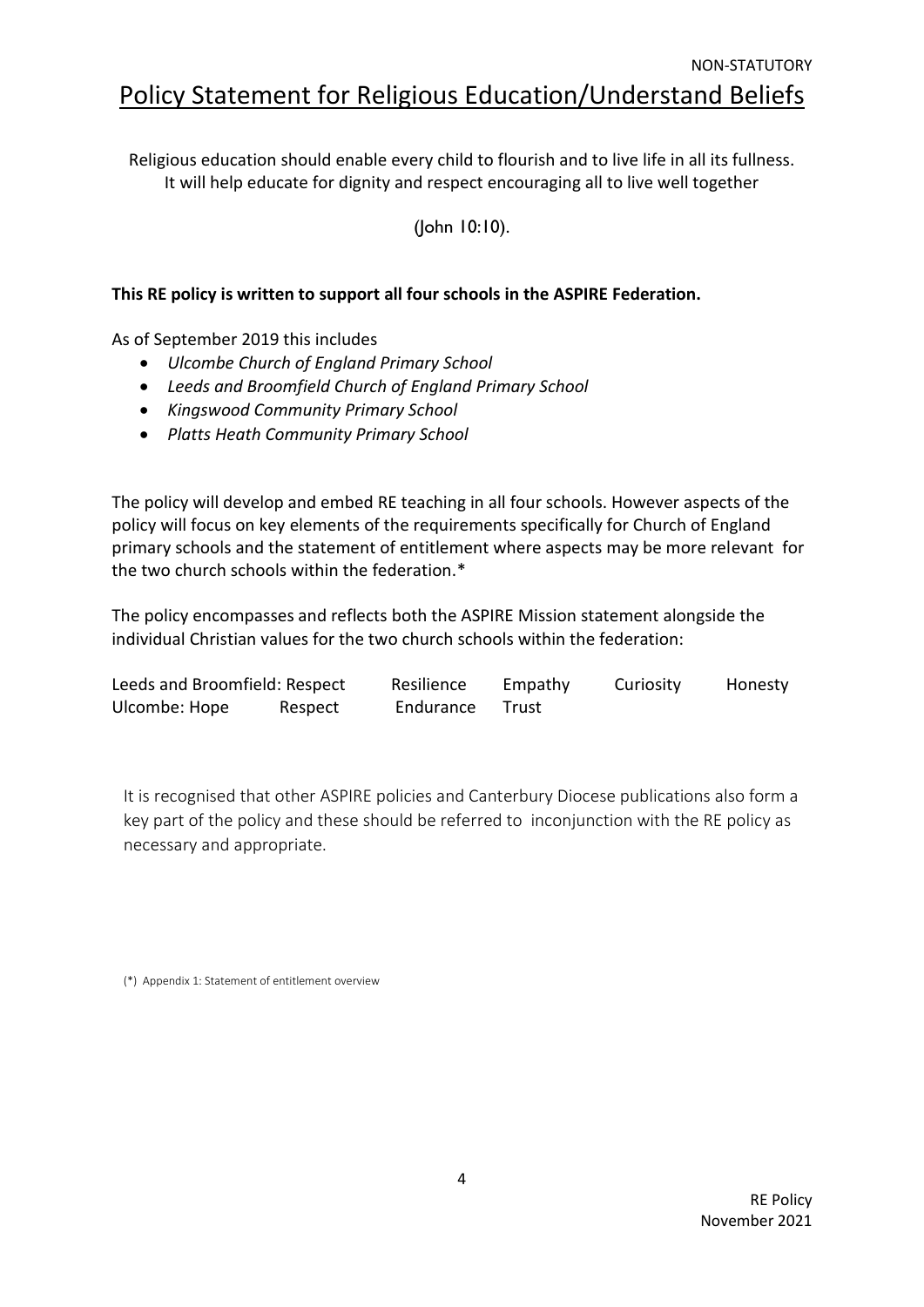#### Introduction

In all four schools that form part of the ASPIRE federation, pupils and their families can expect a high quality religious education (RE) curriculum that is rich and varied, enabling learners to acquire a thorough knowledge and understanding of a range of faiths and world views.

At both the community and church schools within the ASPIRE federation, the teaching of Christianity is at the heart of our RE curriculum. The main focus for RE teaching is through the Understanding Christianity resource which encompasses the use of an enquiry approach which engages with significant theological concepts and the pupil's own understanding of the world as part of their wider religious literacy\*. This is supplemented with planning from the Kent Locally Agreed Syllabus and the Canterbury Dioce*se* so the children learn about other religions and world views, fostering clear respect for them.

Links with both the ASPIRE federation mission statement and individual schools values and visions, alongside support for pupil's spiritual, moral, social and cultural (SMSC) development are intrinsic to our RE curriculum and have a significant impact on learners. We provide a wide range of opportunities for learners to understand and to make links between the beliefs, practices and value systems of the range of faiths and world views studied.

#### Aims and objectives

All ASPIRE schools follow RE teaching recommendations from the DfE and those stated in the Church of England Statement of Entitlement for Religious Education (1)

These form the basis of our school aims for all ASPIRE pupils:

- To know about and understand Christianity as a diverse global living faith through the exploration of core beliefs using an approach that critically engages with biblical text.
- To gain knowledge and understanding of a range of religions and worldviews appreciating diversity, continuity and change within the religions and worldviews being studied.

• To engage with challenging questions of meaning and purpose raised by human existence and experience.

• To recognise the concept of religion and its continuing influence on Britain's cultural heritage and in the lives of individuals and societies in different times, cultures and places.

• To explore their own religious, spiritual and philosophical ways of living, believing and thinking.

*<sup>\*</sup>Religious Literacy: Helping children and young people hold balanced and well-informed conversations about religion and belief. [\(Key Principles of a balanced curriculum in RE.\)](https://www.churchofengland.org/sites/default/files/2018-03/Key%20principles%20of%20a%20balanced%20curriculum%20in%20RE_0.pdf)*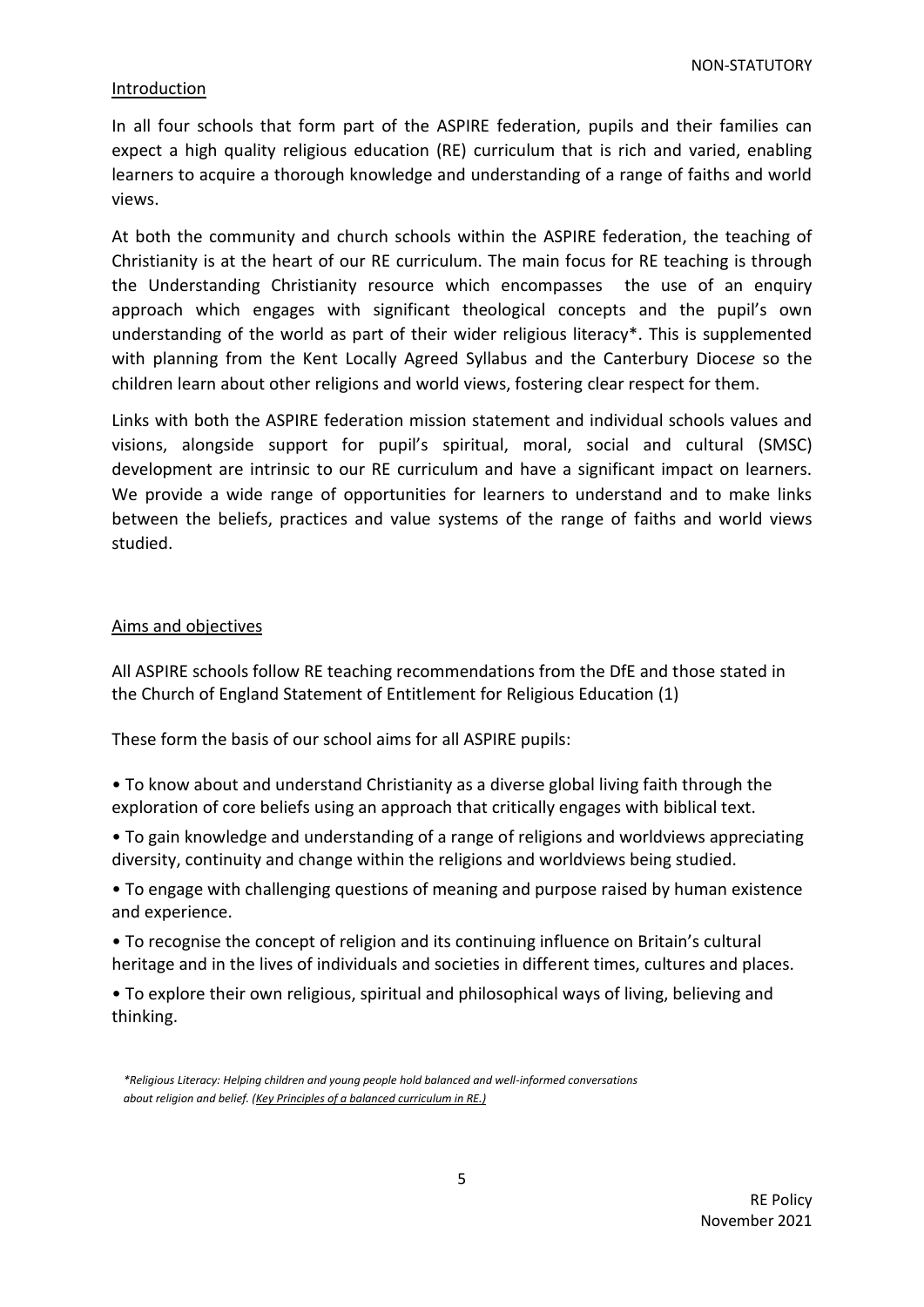#### Curriculum for Religious Education

RE is an academic subject that has a high profile in our school curriculum. It is a priority for senior leaders, who ensure that the teaching, learning and resourcing of RE is comparable with other curriculum subjects.

This means that the RE curriculum:

- is intrinsic to the outworking of all our ASPIRE schools and clearly supports our distinctive values and Christian vision in enabling all pupils to flourish. In addition, it contributes to British values and to pupils' spiritual, moral, social and cultural development.
- is delivered in an objective, critical and pluralistic manner to engage and challenge all pupils through an exploration of core concepts and questions. Lessons provide meaningful and informed dialogue with a range of religions and worldviews.
- reflects a good balance between the disciplines of theology, philosophy and human science, to enable pupils to develop their religious literacy
- enables pupils to acquire a rich, deep knowledge and understanding of Christian belief and practice, including the ways in which it is unique and diverse, whilst engaging with biblical texts and theological ideas.
- provides opportunities for pupils to understand the role of foundational texts, beliefs, rituals, and practices and how they help to form identity in a range of religions and worldviews.
- supports the development of other curriculum areas and other general educational abilities such as literacy, empathy and the ability to express thoughts, feelings and personal beliefs.
- encompasses the full range of abilities to ensure that all flourish academically, using a wide range of teaching and learning strategies which consider the task, outcome, resource, support and pupil grouping as appropriate to pupils' needs
- offers tasks that are age appropriate, challenging and sufficiently demanding to stimulate and engage all pupils, whilst extending the most able and providing support for those who need it.
- ensures that all pupils' contributions are valued in RE as they draw on their own experiences and beliefs

### Curriculum balance and time

Reflecting DfE requirements RE in the community schools within the ASPIRE federation fulfils the expectations of RE teaching according to local and national guidelines.

Reflecting the school's trust deed agreement parents and pupils are entitled to expect that, in Church schools, Christianity should be the majority religion studied in each year group and should be at least 50% of curriculum time. Within the community schools in the ASPIRE federation, both Christianity and other world faiths will be taught but with a greater flexibility over the academic year.

Sufficient dedicated curriculum time, meeting explicitly RE objectives, however organised, should be committed to the delivery of RE. This should aim to be close to 10% but must be no less than 5% in key stages 1-4.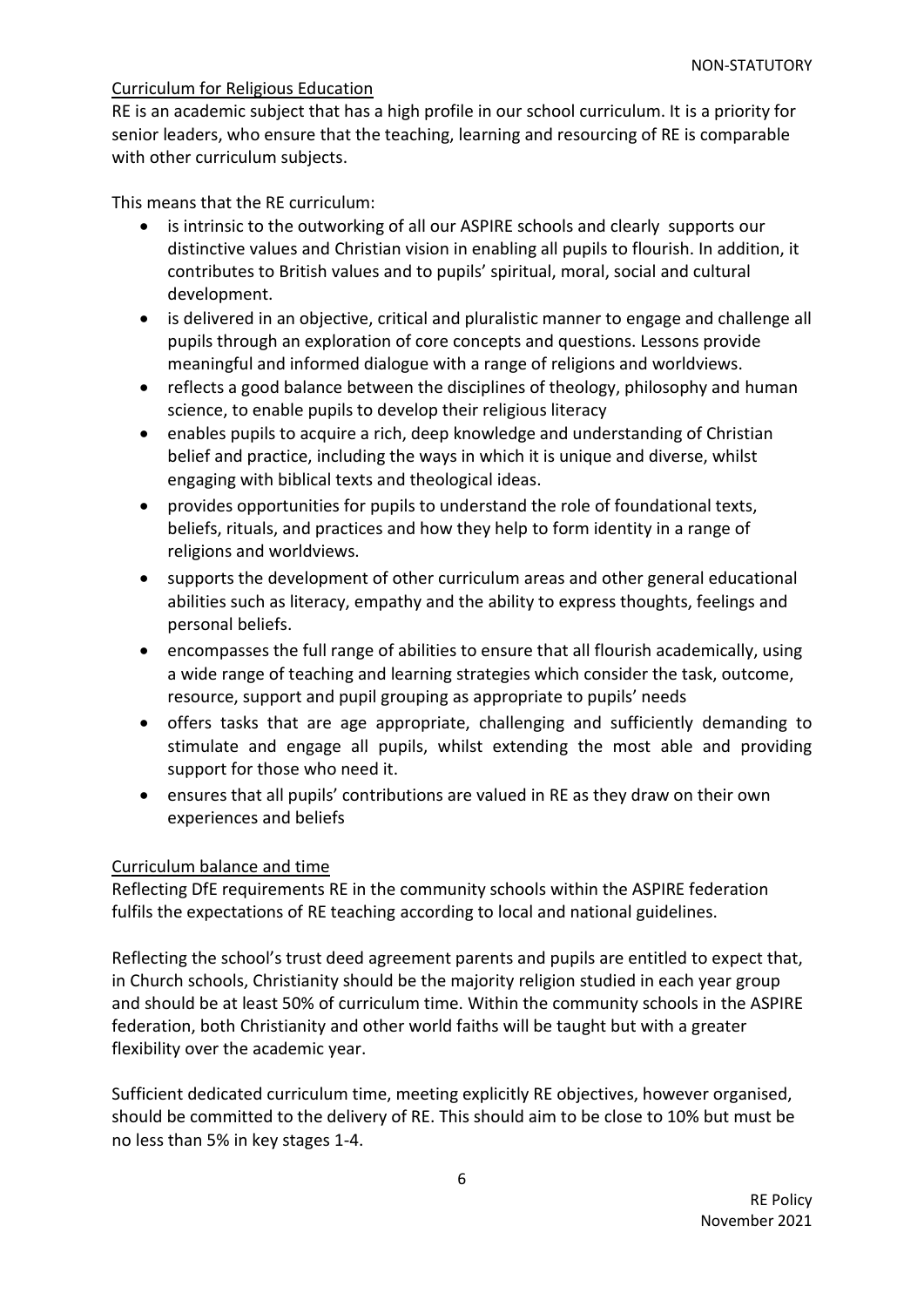Schools must take note that the RE entitlement is totally separate from requirements for collective worship and assemblies. Collective worship and assemblies must not be considered curriculum time for RE or the teaching of RE. This also applies to times when religious festivals or celebrations (Christmas, Easter, for example) are being prepared and practised in class or church, for example.

A curriculum overview of RE teaching will be available in school and on the school website to show coverage and time allowance for each class and key stage.

#### Teaching and learning

Learning activities provide fully for the needs of all pupils, so that they develop a wide range of skills including enquiry, analysis, interpretation, evaluation and reflection. RE lessons provide a safe space to explore their own religious, spiritual and/or philosophical ways of seeing, living and thinking, believing and belonging. They provide opportunities to engage in meaningful and informed dialogue with those of all religions and worldviews.

Pupils experience opportunities to learn and express themselves through an enquiry-based style of learning by:

- Posing and discussing 'big' and challenging questions
- Reading and critically analysing texts.
- Interpreting information from different sources.
- Seeking information for themselves in libraries and on computers.
- Listening to and discussing with the teacher and other pupils.
- Engaging in pair and group work.
- Exploring a range of media such as artefacts, pictures, photographs, music and drama.
- Experiencing visits and visitors.
- Taking part in outdoor learning.
- Taking time for reflection.

Teaching in RE challenges stereotypes, misinformation and misconceptions about race, gender and religion. Lessons seek to present religions and world views in all their richness and diversity in terms of beliefs, traditions, customs and lifestyle in a sensitive and accurate way in order to encourage a positive attitude towards diversity. All questions, views and opinions are treated with sensitivity and respect.

Teachers establish clear links between elements of religious belief and practice and aspects of the children's own lives. Teaching enables pupils to gain something of personal value from their study of religious belief and practice, for example, the way that they might apply insights gained from religious stories to their own lives.

#### Cross-curricular links

Religious education supports the development of general educational abilities such as literacy, empathy and the ability to express thoughts, feelings and personal beliefs. RE also makes a major contribution to pupils' SMSC development. It addresses issues which arise in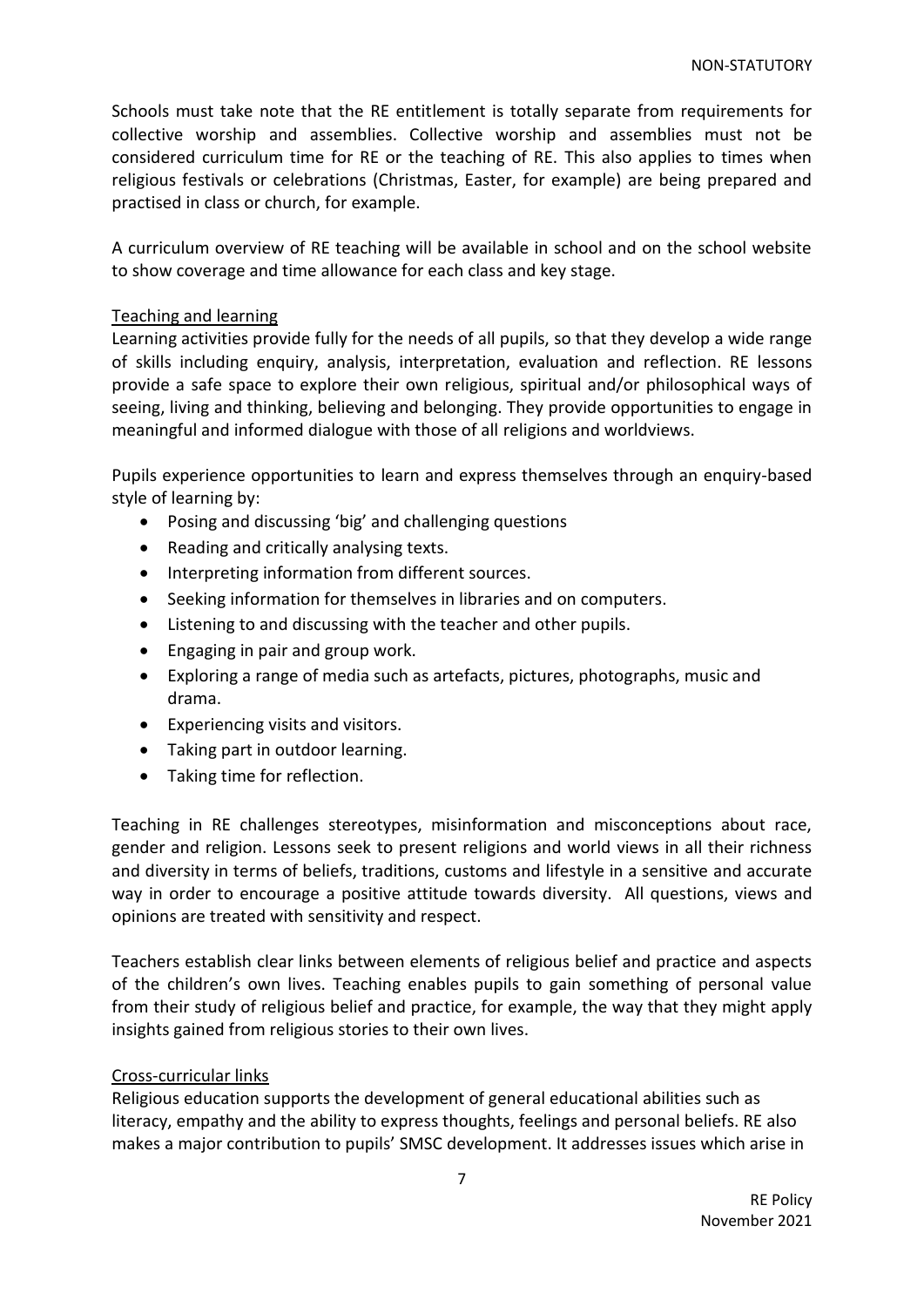a range of subjects, such as English, art, drama and history, geography, computing, music as well as personal, social and emotional education and citizenship.

### Health and Safety

Health and safety issues may arise in religious education on a number of occasions for example, when pupils:

- Handle artefacts.
- Consume food.
- Visit places of worship.

Teachers will conform to guidelines in the school's health and safety policy in these circumstances. Risk assessments will also be completed when deemed appropriate.

### Assessment, Recording and Reporting

Assessment in religious education will:

- Involve identifying suitable opportunities in schemes of work such as Understanding Christianity.
- Be directly related to the expectations of the Understanding Christianity units and supplement programmes of study from Canterbury Diocese and the Kent agreed syllabus
- Seek to identify development in the different areas of learning in the subject and not only in the acquisition of factual knowledge.
- Recognise the range of skills and attitudes which the subject seeks to develop.
- Employ well defined criteria for marking and assessment which identify progress and achievement as well as effort, following the federations marking policy.
- Include pupil self-assessment.
- Enable effective tracking of pupil progress to identify areas for development in pupil's knowledge and understanding, as well as whole school areas for development.
- Enable effective reporting to parents.

## Resources

It is anticipated that religious education funding will be available but this will be subject to yearly budget projections. This will enable a range of resources on different religions to be purchased, such as books for teachers, pupils and the library; posters, CDs, DVDs and artefacts. The school, when available will also makes use of guidance material produced by the Diocese. Funding will also allow, where possible, visits to different places of worship and provide INSET for staff. All resources will be listed, stored, be easily accessible and kept in good condition. Resource banks will be available for both staff and pupils on all major religions and world views as appropriate.

## Role of the RE subject leader

The subject leader will:

- Ensure that all pupils receive their legal entitlement of religious education.
- Ensure RE provision reflects the [Church of England Statement of Entitlement](file:///C:/Volumes/REBECCA%20CCO/•https:/www.churchofengland.org/sites/default/files/2019-02/RE%20Statement%20of%20Entitlement%20for%20Church%20Schools.pdf)
- Produce and regularly review a subject policy to ensure that it remains up to date.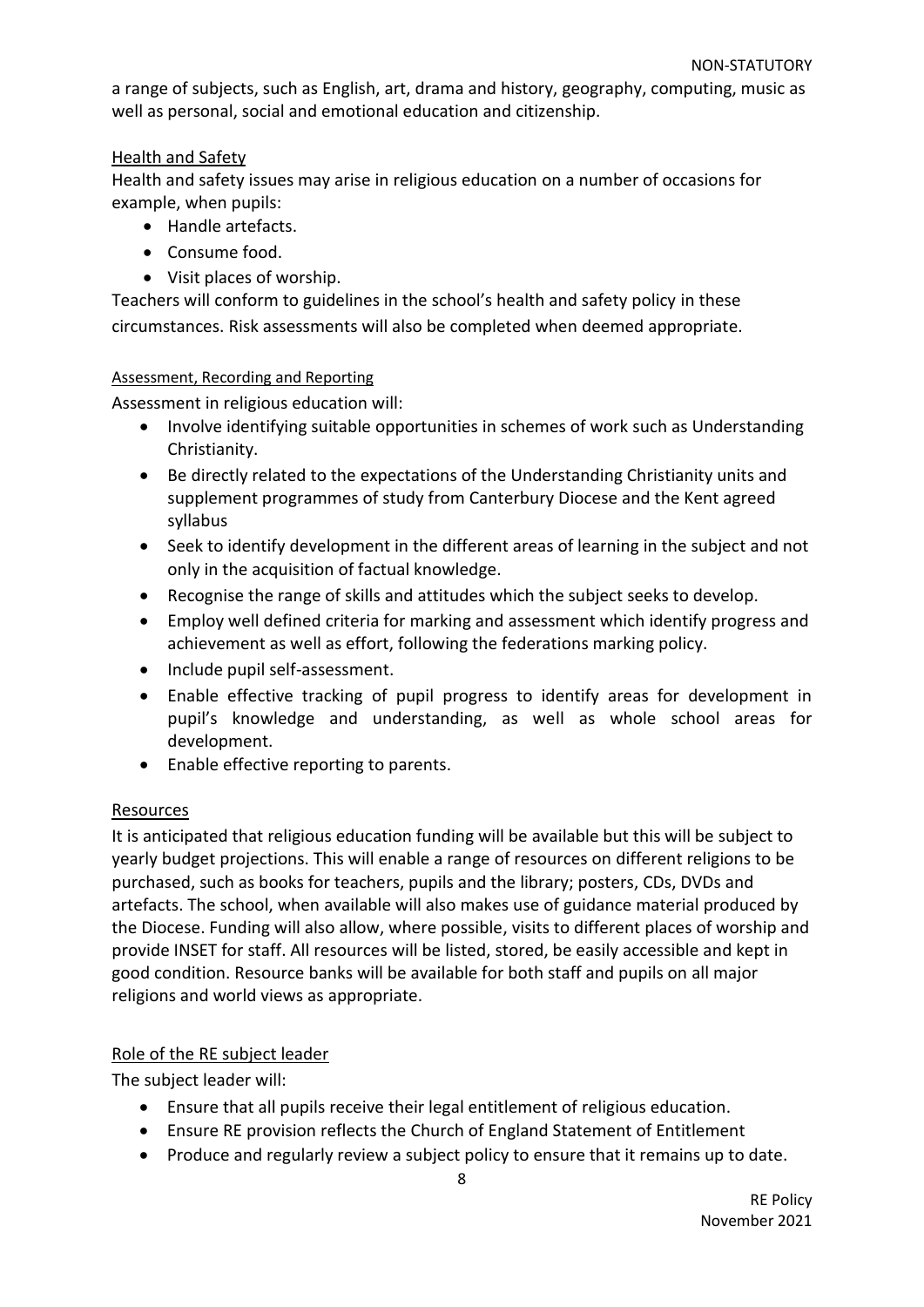- Ensure all teachers know what should be taught in religious education, what resources are available, and what standards of attainment are expected at the end of each Key Stage.
- Monitor and review the implementation of policy and units of work.
- Monitor the quality and effectiveness of teaching and learning in RE and pupils' progress and standards.
- Ensure there are rigorous assessment systems in place to enable teachers and pupils to gauge progress and attainment in RE.
- Monitor, analyse and question RE assessments carried out by staff.
- Liaise with the HT and Governors to feedback on the monitoring and impact of RE across the school.
- Support colleagues by sharing new ideas and pedagogy, to help develop their subject confidence and expertise through CPD opportunities and support sessions.
- Seek opportunities to share effective practice locally and regionally and engage in professional development for themselves and other staff members.
- Oversee the RE budget and monitor RE resources to ensure they are kept and stored respectfully and replaced where necessary.
- Ensure there is a school protocol that covers safeguarding procedures and a suitability process, for when visitors are invited into RE lessons.

### Legal Requirements

Religious Education must be provided for all registered pupils in full time education except those withdrawn at their parents' request (or their own request if aged 18 or over). *(DfE Circular 1 / 94, paragraphs 44 & 49, and Non-Statutory Guidance 2010 page 28)*

The law relating to Religious Education for pupils who are not yet in key stage 1 is different from that relating to subjects of the National Curriculum. As Religious Education must be taught to 'all registered pupils at the school', it includes pupils in reception classes, but not those in nursery classes or play groups.

The school must comply with any request from a parent to withdraw their child and parents are not required to give their reasons for wanting to do so. However, for those attending our church schools and in view of their distinctive Christian character and, we would hope that all children admitted will participate fully in RE, and that anyone wishing to withdraw their child would discuss this with the headteacher before making this decision.

The use of the right to withdraw should be at the instigation of parents and it should be made clear whether it is from the whole of the subject or specific parts of it. No reasons need be given. Where parents have requested that their child is withdrawn, their right must be respected, and where RE is integrated in the curriculum, the school will need to discuss the arrangements with the parents or carers to explore how the child's withdrawal can be best accommodated. This will usually consist of working on other curriculum work in a separate part/classroom within the school.